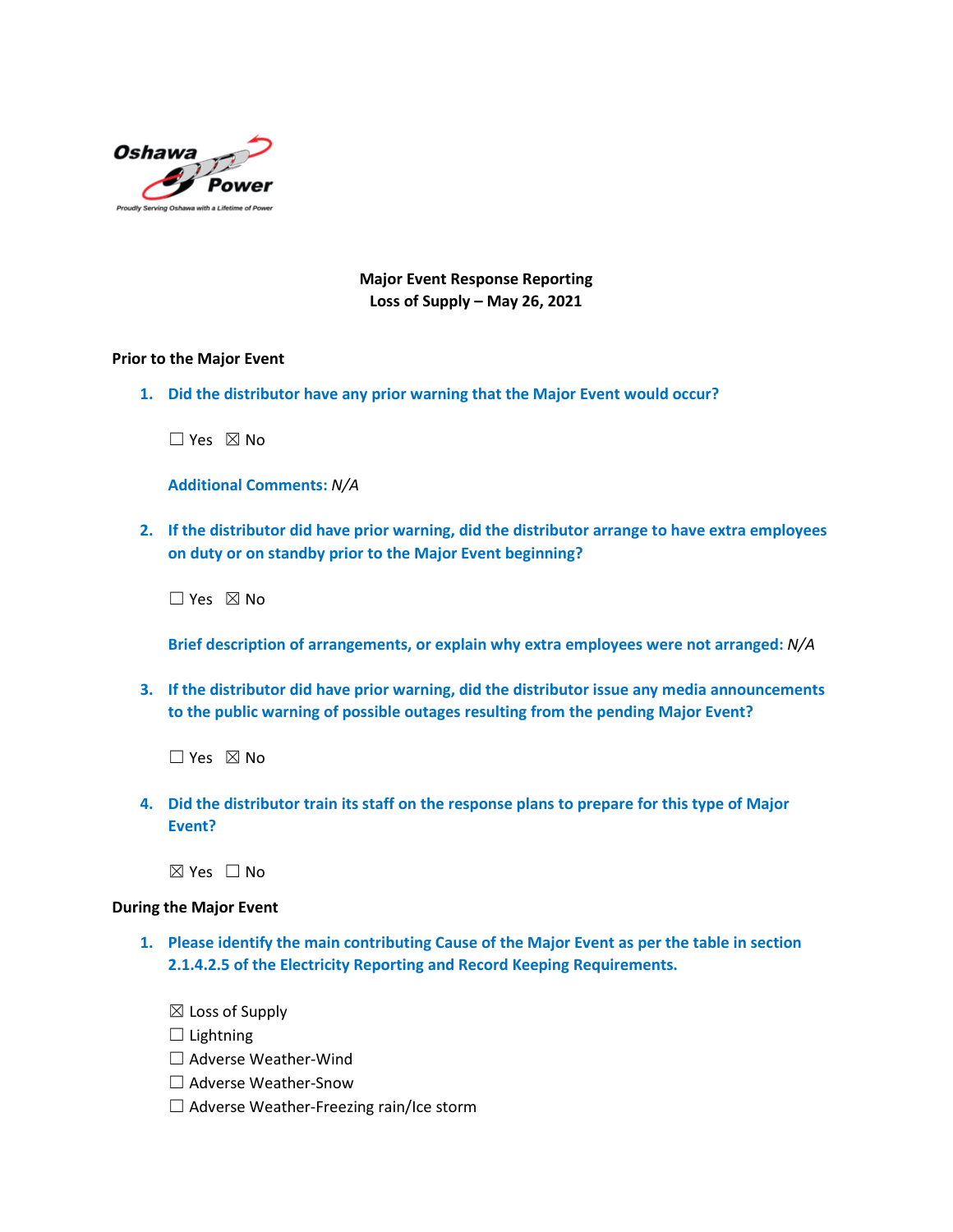☐ Adverse Environment-Fire

☐ Adverse Environment-Flooding

☐ Other

# **Please provide a brief description of the event (i.e. what happened?). If selected "Other", please explain:**

*Hydro One Thornton transformer station is supplied by two 230 kV circuits, T24C & T26C respectively. On May 26, 2021, the T26C 230 kV circuit was out of service for planned insulator replacement work. At 22:09, Hydro One's T24C 230 kV circuit was automatically removed from service, initiated from a customer equipment protection trip. This resulted in a complete loss of supply to Thornton transformer station and two Oshawa Power municipal stations (MS5 & MS11). Precisely, 10,554 customers were affected by this power outage.*

*All of Hydro One's high voltage transformer customers were contacted by the Ontario Grid Control Centre and requested to isolate from the grid. Once all customers confirmed they were isolated from the grid, T24C was energized (with no load) from Clarington transformer station at 23:16. Load restoration commenced in stages: Thornton transformer station energized at 23:28, Oshawa G.M. station at 23:31 and Whitby station at 23:36. In addition, at 23:36, other customer loads were in the process of being restored.*

## **2. Was the IEEE Standard 1366 used to derive the threshold for the Major Event?**

 $\boxtimes$  Yes, used IEEE Standard 1366\*  $\Box$  No, used IEEE Standard 1366 2-day rolling average  $\Box$  No, used fixed percentage (i.e., 10% of customers affected) \*The OEB preferred option

## **3. When did the Major Event begin (date and time)?**

*Date: Wednesday May 26, 2021 Time: 22:09*

# **4. Did the distributor issue any information about this Major Event, such as estimated times of restoration, to the public during the Major Event?**

☒ Yes ☐ No

## **If yes, please provide a brief description of the information. If no, please explain:**

### *During Event:*

• *Oshawa Power Social Media (Twitter and Facebook) was updated regularly as new information was received.*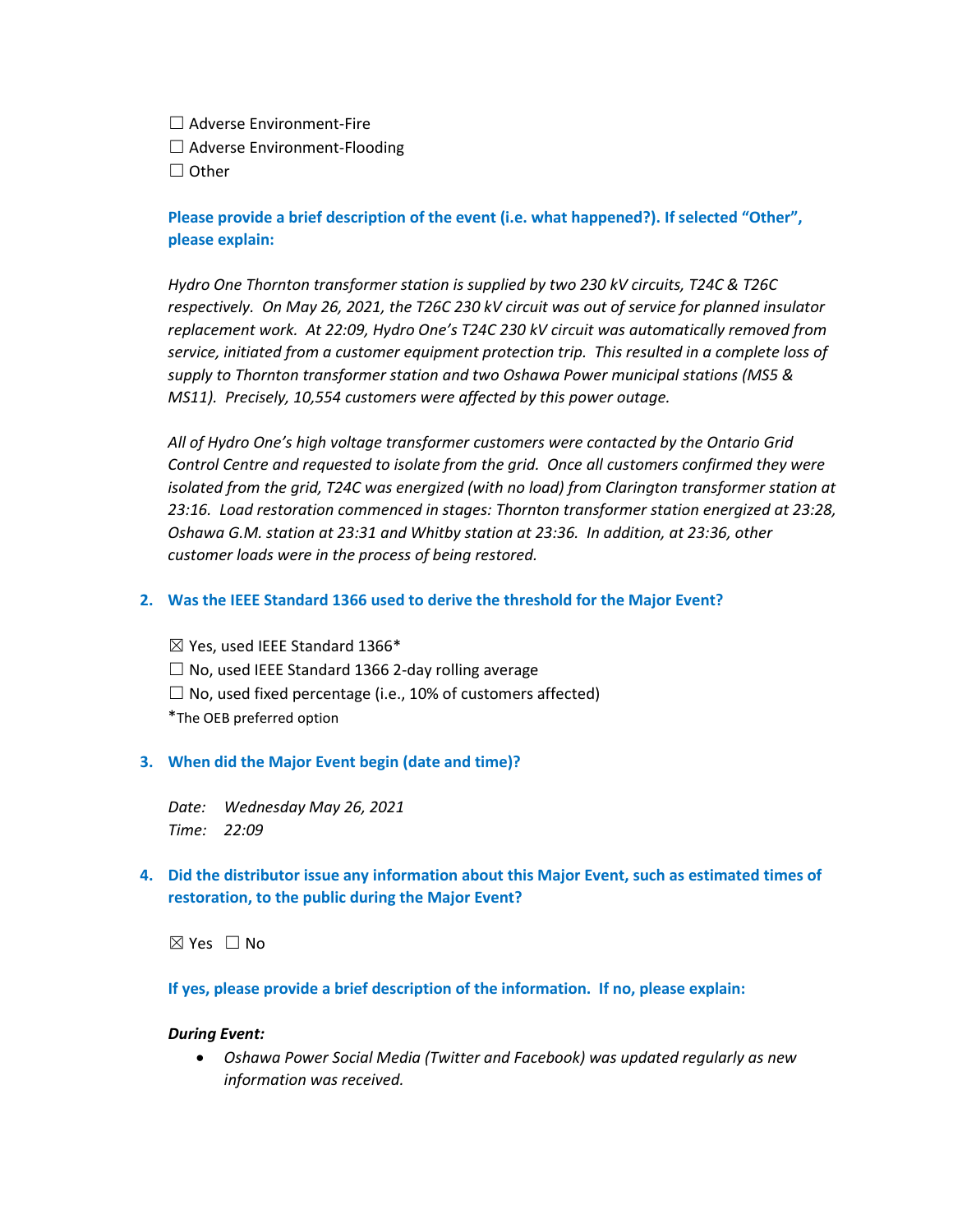- *After hours answering service was contacted to ensure they were prepared for a surge in calls and had the necessary information to relay to customers.*
- *IVR message for the phone system was updated to let customers know that there was a widespread outage and crews were working on restoration.*

### *After Event:*

- *Twitter event was created summarizing all the tweets sent out.*
- *Throughout the evening, Oshawa Power messages were posted to Facebook.*
- *Summary of the event was posted on the Oshawa Power website and sent to local media and picked up by both Oshawa Express and Oshawa This Week newspapers and Durhamregion.com.*

### **5. How many customers were interrupted during the Major Event?** *10,554 customers were affected during this major event.*

**What percentage of the distributor's total customer base did the interrupted customers represent?** *17.6%*

- **6. How many hours did it take to restore 90% of the customers who were interrupted?** *0.9 Hours.* **Additional Comments:** *N/A*
- **7. Were there any outages associated with Loss of Supply during the Major Event?** ☒ Yes ☐ No

**If yes, please report on the duration and frequency of the Loss of Supply outages:**

*The major event was triggered by a Loss of Supply. 78 minutes/frequency = 1*

- **8. In responding to the Major Event, did the distributor utilize assistance through a third party mutual assistance agreement with other utilities?**
	- ☐ Yes

 $\boxtimes$  No

 $\Box$  Do not have third party mutual assistance agreements with other utilities

**If yes, please provide the name of the utilities who provided the assistance?** *N/A*

**9. Did the distributor run out of any needed equipment or materials during the Major Event?**  $\square$  Yes  $\boxtimes$  No

**If yes, please describe the shortages:** *N/A*